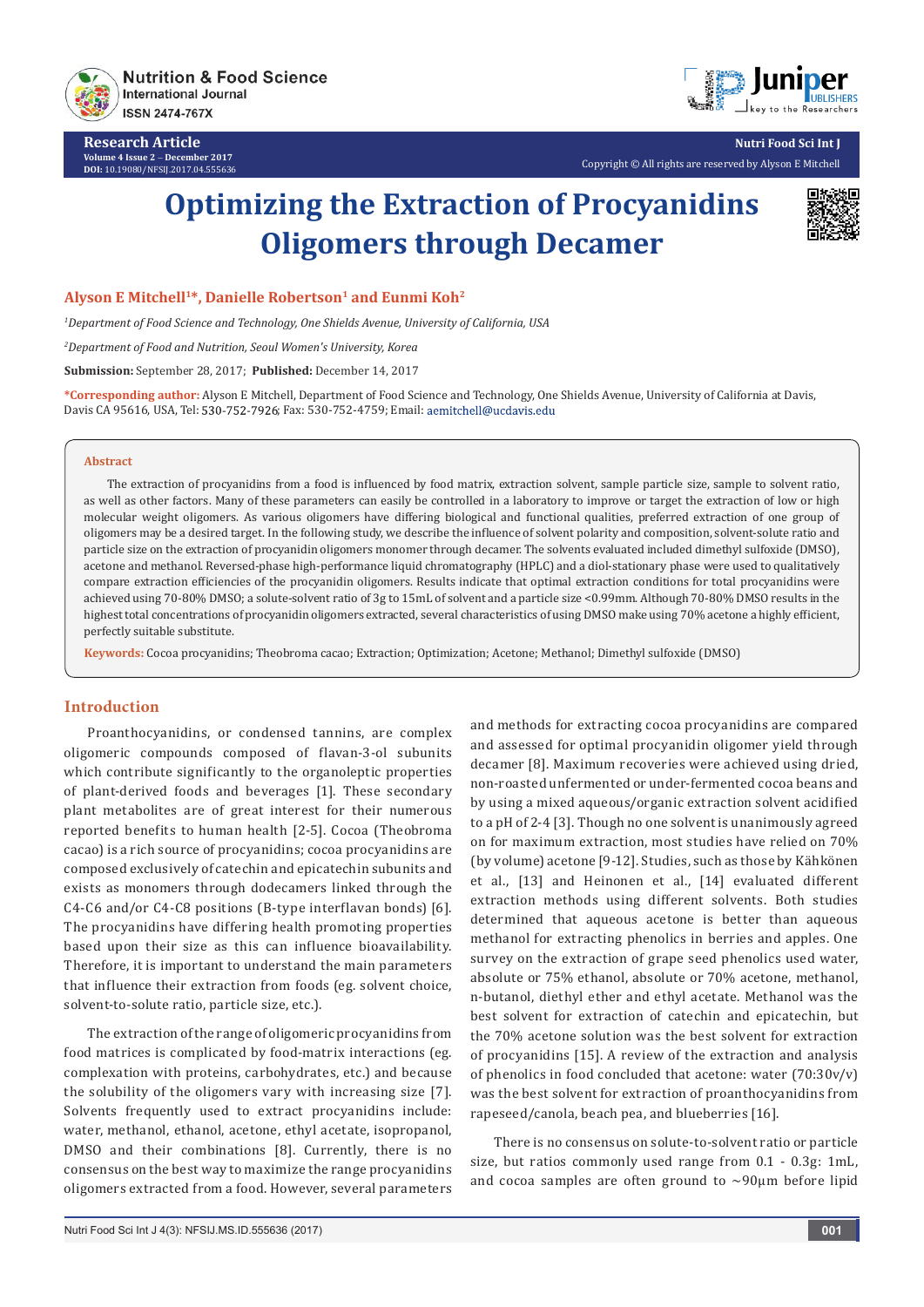removal [9-12]. Methods for fractionation and purification of cocoa procyanidins have changed over the years, but Kelm et al. [9] shows that using a diol stationary phase column operating in normal phase mode gives the best separation and isolation of procyanidin oligomers, allowing efficient quantification. Reports on the levels of procyanidins in natural cocoa powder vary widely based on extraction methods and chromatographic conditions, ranging from 40.8 + 8.3mg/g [17] to 97.76 + 5.32mg/g [11], expressed as the sum of all oligomers, with respect to nonfat cocoa solids. Epicatechin is the main polyphenol in unfermented beans [18], composing 2-4% of the dry mass of defatted cocoa powder, while catechin makes up only 0.05-0.1% [19]. The proportion of other oligomers varies based on extraction method and chromatography conditions, so there are no clear guidelines as to how to target specific oligomers for extraction.

The objective of this study is to provide conclusive details on the optimal parameters for extracting low molecular weight procyanidins oligomers (<pentamer), high molecular procyanidin oligomers (pentamer through decamer) and total procyanidins from cocoa. The three main solvents evaluated included acetone, methanol and DMSO. The composition ([solvent/water  $v/v$ ]) of each solvent was evaluated at 50%, 60%, 70%, 80%, 90% and 100%. The influence of solventsolute ratio was investigated by comparing five solute-solvent ratios (i.e. 3g to 8,10,12,15 and 20mL) on the extraction of the procyanidin oligomers. Lastly, the influence of particle size was assessed using three different groups (i.e. <1.37mm; 0.99- 1.17mm; and <0.99mm).

#### **Materials and Methods**

#### **Chemicals**

All solvents (DMSO, acetone, methanol, acetonitrile, and acetic acid) were HPLC analytical grade, purchased from Sigma-Aldrich (Milwaukee, WI). Epicatechin was purchased from Sigma-Aldrich (Milwaukee, WI). Deionzied, distilled water was purified using a Milli-Q water purification system (MIlli-Q, Bedford, MA).

#### **Samples**

Unfermented cocoa seeds (of Brazilian origin) were provided by Mars Inc. Beans were hulled by hand, ground into fine powder using a commercial mill and kept in sealed plastic bags set inside an ice chest at room temperature until analyzed. The powder was sifted through several Tyler Standard Screen sifters (WS Tyler, Mentor, OH) of various size to create three groups with homogeneous particle sizes of <0.99 mm; 0.99 - 1.17 mm; and <1.37mm.

#### **Procyanidin extraction**

Dried, milled cocoa powder (100g of ground cocoa) was defatted with 450mL hexane three times. Each time, samples were stirred by hand at a consistent, medium pace for 10min and solvent decanted. The lipid-free solids were

air-dried overnight, yielding ~60g fat-free cocoa material. A 3g subsample was extracted twice using 10mL of one of the main extraction solvents: dimethyl sulfoxide, acetone or methanol. For each of the three main extraction solvents, six different solvent concentrations (50%, 60%, 70%, 80%, 90% and 100% [solvent: water (v/v)]) were investigated. All solutions were acidified with 1% acetic acid by volume. After mixing the subsample with the solvent on a stir plate for 10 min, the subsample was transferred to a 50mL centrifuge tube and centrifuged at 4000rpm for 10min at room temperature. The subsample was then decanted and vacuum filtered, thoroughly, then the solids were transferred back to a flask, and the extraction repeated. The supernatant recoveries for each subsample were combined, volumized with its respective solvent to 25mL, then filtered through 0.45μm HN-syringe filters. Each sample was diluted to the proper detection range with mobile phase prior to HPLC injection. To investigate the effects of particle size, a 3g subsample from each of the three groups (i.e. <0.99mm; 0.99 -1.17mm; and <1.37mm) was extracted twice with 10mL aqueous, acidified 70% acetone. A3g subsample was also extracted twice with 8mL, 10mL, 12mL, 15mL or 20mL aqueous, acidified 70% acetone to determine the influence of solvent-to-solute ratio. All samples were extracted identically with the exception of those used for solute-solvent ratio comparisons, which were diluted with 70% acetone instead of mobile phase prior to HPLC injection. Also, the 15mL and 20mL subsample groups were volumized with 70% acetone to 50mL instead of 25mL.

#### **Normal phase HPLC analysis of cacao procyanidin extracts**

Chromatographic conditions used to separate and assess procyanidin content are described in Kelm et al., [9]. Each procyanidin fraction was analyzed using a Waters 2690 HPLC (Waters Corporation, Milford, MA) interfaced to a Shimadzu 496 Spectrophotometer (Shimadzu Scientific Instruments, Columbia, MD). Eluent was monitored by fluorescence detection with excitation at 276nm, emission at 316nm and Gain set to 10. The column used was a 250mm x 4.6mm i.d., 5μm Develosil diol (Phenomenex, Torrence, CA). The chromatographic mobile phase consisted of (A) acetonitrile: acetic acid (98:2v/v) and (B) methanol: water: acetic acid (95:3:2 v/v/v). Each extraction recovery was volumized to 25mL (unless otherwise noted) and filtered through 0.45μm Millex-FN syringe filter (Millipore, Bedford, MA) prior to analysis. Relative quantification of each oligomeric group was achieved by using external standardization against authentic epicatechin [4].

#### **Results and Discussion**

The resulting concentrations of the individual procyanidin oligomers through decamer extracted using each solvent and each aqueous: solvent ratio is given in Tables 1-3. The results for DMSO extractions, shown in Table 1, indicate that 70% DMSO optimizes procyanidin extraction, resulting in the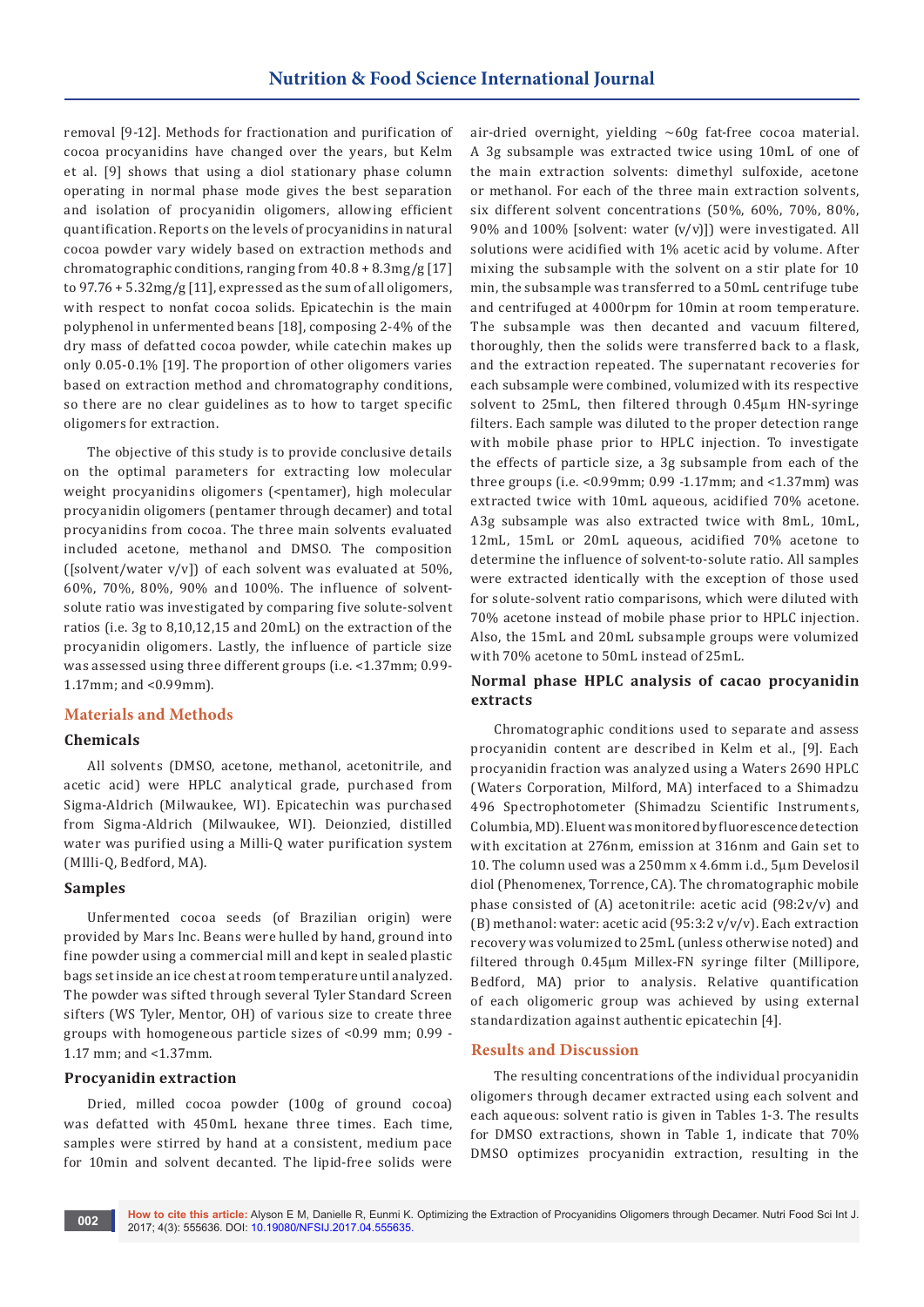highest total procyanidin extraction efficiencies per gram of fat-free cocoa (56.3mg/g). For targeting low molecular weight procyanidins oligomers (<pentamer), 80% DMSO optimizes extraction for the monomer (27.3mg/g) and dimer (8.0mg/g). **Table 1:** Concentration of procyanidin oligomers extracted from fat-free cocoa powder using DMSO.

However, 70% DMSO is more efficient for trimer through decamer, making it the most efficient solvent for both low molecular weight oligomers (<pentamer) and high molecular weight oligomers (pentamer through decamer).

|                 | Procyanidin Oligomer Extracted (mg/gm) |          |                 |                 |          |           |
|-----------------|----------------------------------------|----------|-----------------|-----------------|----------|-----------|
|                 | 50% DMSO                               | 60% DMSO | <b>70% DMSO</b> | <b>80% DMSO</b> | 90% DMSO | 100% DMSO |
| Monomer         | 19.5                                   | 25.4     | 26.1            | 27.3            | 20.3     | 18.2      |
| Dimer           | 5.8                                    | 7.6      | 7.5             | 8.0             | 5.6      | 5.6       |
| <b>Trimer</b>   | 4.3                                    | 5.6      | 5.8             | 4.9             | 3.7      | 4.1       |
| <b>Tetramer</b> | 3.2                                    | 4.4      | 4.8             | 4.3             | 3.2      | 3.1       |
| Pentamer        | 2.4                                    | 3.4      | 3.5             | 3.3             | 2.6      | 2.4       |
| Hexamer         | 1.8                                    | 2.6      | 2.7             | 2.6             | 2.1      | 1.9       |
| Heptamer        | 1.4                                    | 2.1      | 2.2             | $\overline{2}$  | 1.6      | 1.5       |
| <b>Octamer</b>  | $\mathbf{1}$                           | 1.6      | 1.6             | 1.5             | 1.2      | 1.2       |
| Nonamer         | 0.7                                    | 1.2      | 1.2             | 1.1             | 0.9      | 0.9       |
| <b>Decamer</b>  | 0.4                                    | 0.9      | 0.9             | 0.7             | 0.6      | 0.7       |
| <b>Total</b>    | 40.4                                   | 54.9     | 56.3            | 55.7            | 41.9     | 39.5      |

\*Bold, underlined entries denote the highest value for each oligomer.

**Table 2:** Concentration of procyanidin extracted from fat-free cocoa powder using acetone.

|                 | Procyanidin OligomerExtracted (mg/gm) |             |             |             |             |              |
|-----------------|---------------------------------------|-------------|-------------|-------------|-------------|--------------|
|                 | 50% acetone                           | 60% acetone | 70% acetone | 80% acetone | 90% acetone | 100% acetone |
| Monomer         | 20.2                                  | 20.5        | 22.3        | 21.9        | 18.1        | 11.8         |
| Dimer           | 5.9                                   | 5.9         | 6.5         | 6.5         | 5.4         | 3.3          |
| <b>Trimer</b>   | 4.3                                   | 4.3         | 4.7         | 4.7         | 4.0         | 2.3          |
| <b>Tetramer</b> | 3.4                                   | 3.3         | 3.6         | 3.5         | 3           | 2.1          |
| Pentamer        | 2.4                                   | 2.5         | 2.8         | 2.8         | 2.4         | 1.8          |
| Hexamer         | 1.9                                   | 1.9         | 2.1         | 2.2         | 1.9         | 1.6          |
| Heptamer        | 1.5                                   | 1.6         | 1.7         | 1.8         | 1.5         | 1.3          |
| <b>Octamer</b>  | 1.1                                   | 1.2         | 1.3         | 1.4         | 1.2         | 1.2          |
| Nonamer         | 0.9                                   | 0.9         | 1.0         | 1.1         | 0.9         | 1.1          |
| Decamer         | 0.6                                   | 0.7         | 0.8         | 0.8         | 0.7         | 1.0          |
| Total           | 42.1                                  | 42.9        | 46.8        | 46.7        | 39.1        | 27.7         |

\*Bold entries denote the highest value for each oligomer.

**Table 3:** Concentration of procyanidin extracted from fat-free cocoa powder using methanol.

|          | Procyanidin OligomerExtracted (mg/gm) |              |              |              |              |               |
|----------|---------------------------------------|--------------|--------------|--------------|--------------|---------------|
|          | 50% methanol                          | 60% methanol | 70% methanol | 80% methanol | 90% methanol | 100% methanol |
| Monomer  | 18.2                                  | 20.2         | 21.6         | 21.4         | 18.5         | 16.5          |
| Dimer    | 4.4                                   | 5.4          | 5.8          | 5.7          | 5            | 4.9           |
| Trimer   | 2.7                                   | 3.2          | 3.6          | 3            | 3.6          | 3.4           |
| Tetramer | 1.8                                   | 1.9          | 2.3          | 2.4          | 2.6          | 2.4           |
| Pentamer | 1.2                                   | 1.2          | 1.4          | 1.6          | 1.8          | 1.7           |
| Hexamer  | 0.8                                   | 0.8          | 0.9          | 1.1          | 1.3          | 1.2           |
| Heptamer | 0.6                                   | 0.5          | 0.6          | 0.7          | 0.8          | 0.9           |
| Octamer  | 0.3                                   | 0.3          | 0.3          | 0.4          | 0.5          | 0.6           |
| Nonamer  | 0.2                                   | 0.2          | 0.2          | 0.2          | 0.3          | 0.4           |

**How to cite this article:** Alyson E M, Danielle R, Eunmi K. Optimizing the Extraction of Procyanidins Oligomers through Decamer. Nutri Food Sci Int J. **2017**; 4(3): 555636. DOI: [10.19080/NFSIJ.2017.04.555636.](http://dx.doi.org/10.19080/NFSIJ.2017.04.555636) **001:** 10.19080/NFSIJ.2017.04.555636.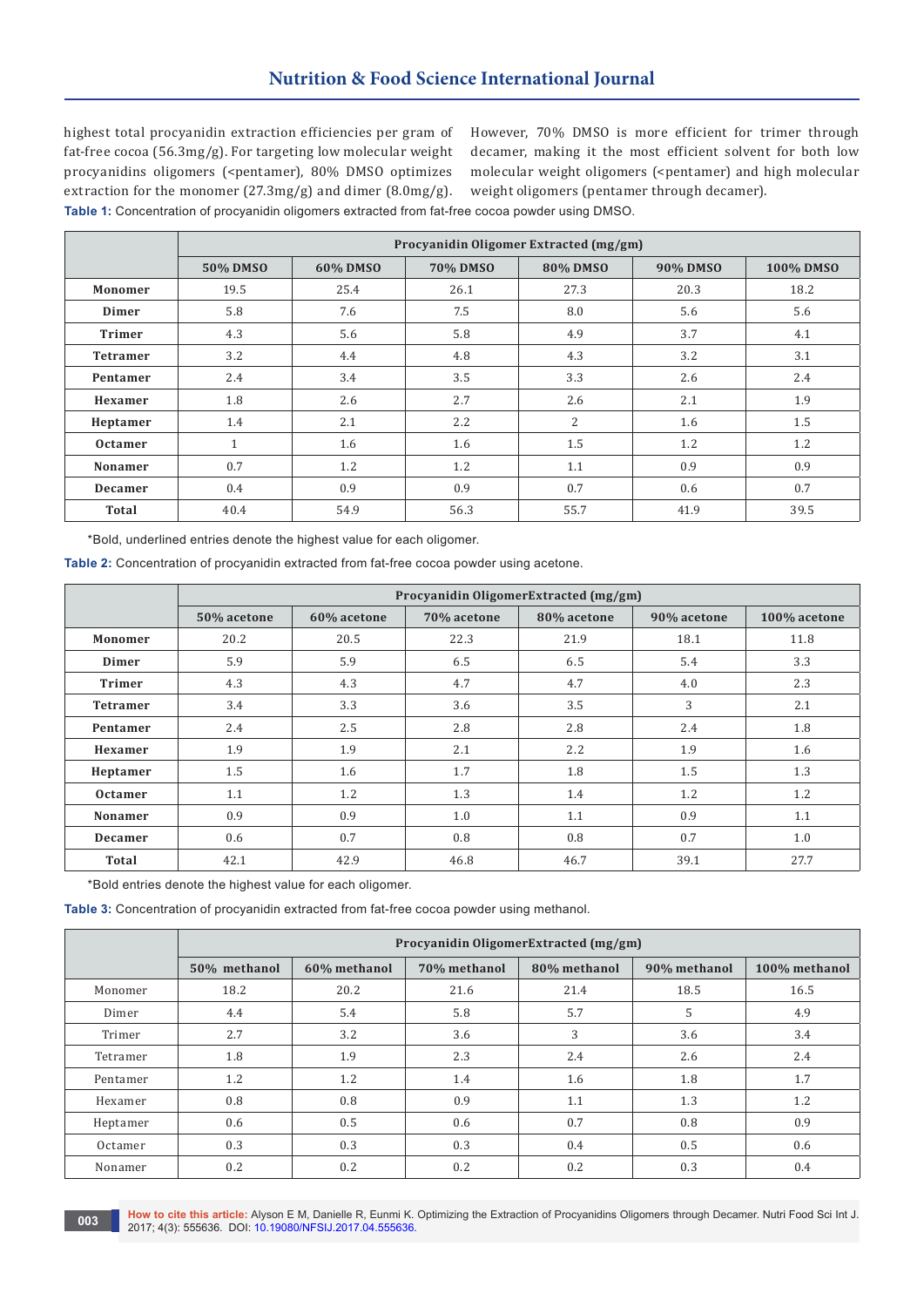| Decamer | ∪.⊥         |                       |             | ∪.⊥                   | $v \cdot r$                      | $v \cdot v$               |
|---------|-------------|-----------------------|-------------|-----------------------|----------------------------------|---------------------------|
| Total   | 200<br>JU.J | $\sim$ $\sim$<br>JJ.U | ∼<br>$   -$ | $\sim$ $\sim$<br>30.0 | $\leq$ $\Delta$ .<br><b>JT.J</b> | $\sim$<br>. 14<br>$- - -$ |

\*Bold entries denote the highest value for each oligomer.

The results for acetone extractions, shown in Table 2, indicate that 70% acetone is optimal for extraction of total procyanidin per gram of fat-free cocoa (46.8mg/g). It appears that 70% acetone extracts more of the low molecular weight oligomers (<pentamer), whereas the 80% acetone improves the extraction efficiencies for pentamer-decamer. The procyanidins extracted with the 100% acetone showed limited solubility, and drop out of solution without constant agitation.

The results for methanol extractions (Table 3) indicate that as the concentration of acidified methanol increases, so does the ability to extract the larger oligomers. Specifically, 70% methanol is optimal for extracting monomer through trimer, whereas a 90% solution is optimal for extracting trimer through hexamer, and a 100% solution maximized the extraction of oligomers greater than heptamer. Overall, 70% methanol is optimal for extraction of total procyanidin per gram of fat-free cocoa (36.8mg/g).

Based on the trends in procyanidin extraction, it appears the 50% DMSO solvent is too polar to allow optimal solvation of the amphiphilic procyanidins. The dielectric constant for water is 80, but for DMSO it is 48. As the proportion of water in the extraction solvent decreased, the extraction efficiency improved, to a point. Extractions with a solution greater than 80% DMSO show poor extraction efficiency, though the procyanidins were still completely soluble.

Both acetone and methanol have dielectric constants much lower than that of water (21 and 33, respectively, versus 80) so the extraction trends, though subtle, are most likely a response to the decreasing polarity of the extraction solution. With the acetone extractions, efficiency increased with decreasing proportion water (decrease in polarity), but the poor solubility of procyanidins in solutions more than 80% acetone prevented any further increase in extraction efficiency. With methanol extractions, there were no solubility issues, and the 100% methanol solution is both the least polar and most efficient methanol solvent for targeting higher weight oligomer extraction. The fact that the more concentrated methanol solvent was optimal for the higher weight oligomers indicates the important relationship between solvent polarity and degree of polymerization: with higher weight oligomers, hydrophobicity increases, thus strong solvent polarity becomes more of a deterrent.

 Figure 1 demonstrates the maximal amount of each oligomer extractable from cocoa using the optimum solvent concentration, per oligomer, for each of the three main extraction solvents. Total procyanidin extraction is represented as "oligomer 0". Overall, 80% DMSO is the optimal solvent for targeting low molecular weight procyanidin extraction

(47.8mg/g), but 70% DMSO is optimal for higher weight procyanidin extraction (8.6mg/g). If 70% DMSO was used for total procyanidin extraction, the resulting concentration of procyanidins per gram fat-free cocoa (56.3mg/g) would still be more efficient than any optimized extractions with either acetone (46.8mg/g) or methanol (36.8mg/g) (Figure 1). Nevertheless, all three optimal extractions surpass the largest sum of oligomers 1-10 indicated by Gu et al. [17], 31.86mg/g.



solvents, the solvent concentration which maximized procyanidin extraction is shown: DMSO = 80% for 1-2, 70% DMSO for 3-10; Acetone = 70% (1-5), 80% (6-10); Methanol = 70% (1-3), 90% (4-6), 100% (7-10). Total procyanidin concentration extracted is represented by "oligomer 0". INSET - showing only oligomers 2-10.

 The ability of DMSO to provide optimal extractions is most likely due to its moderate polarity, but stereochemistry also plays a role in solvating ability. DMSO is trigonal pyramidal while acetone is planar. The lone pair of electrons at the apex of the DMSO pyramidal structure plays a role in solute-solvent interaction, giving DMSO unique capabilities as a solvent [20]. However, there are some real drawbacks to using DMSO instead of acetone, solvent removal aside. DMSO is more permeable, capable of carrying procyanidins through the skin where these antioxidants may show pro-oxidant characteristics and pose harm to those who do not use caution. DMSO adheres to the glass walls of a flask more than acetone, making the transfer of the cocoa powder from a flask to its centrifuge tube more difficult. Most of all, the centrifugation and decanting steps of this extraction protocol are more challenging when using DMSO because the density of DMSO causes the smaller cocoa powder particles to float on top of the supernatant containing the procyanidin extracts. When using acetone, the cocoa powder forms a nice pellet, so decanting and vacuum filtration are much easier. Due to its affordability, easy accessibility, and common use in other published studies, acetone was chosen over DMSO as the main extraction solvent further studies.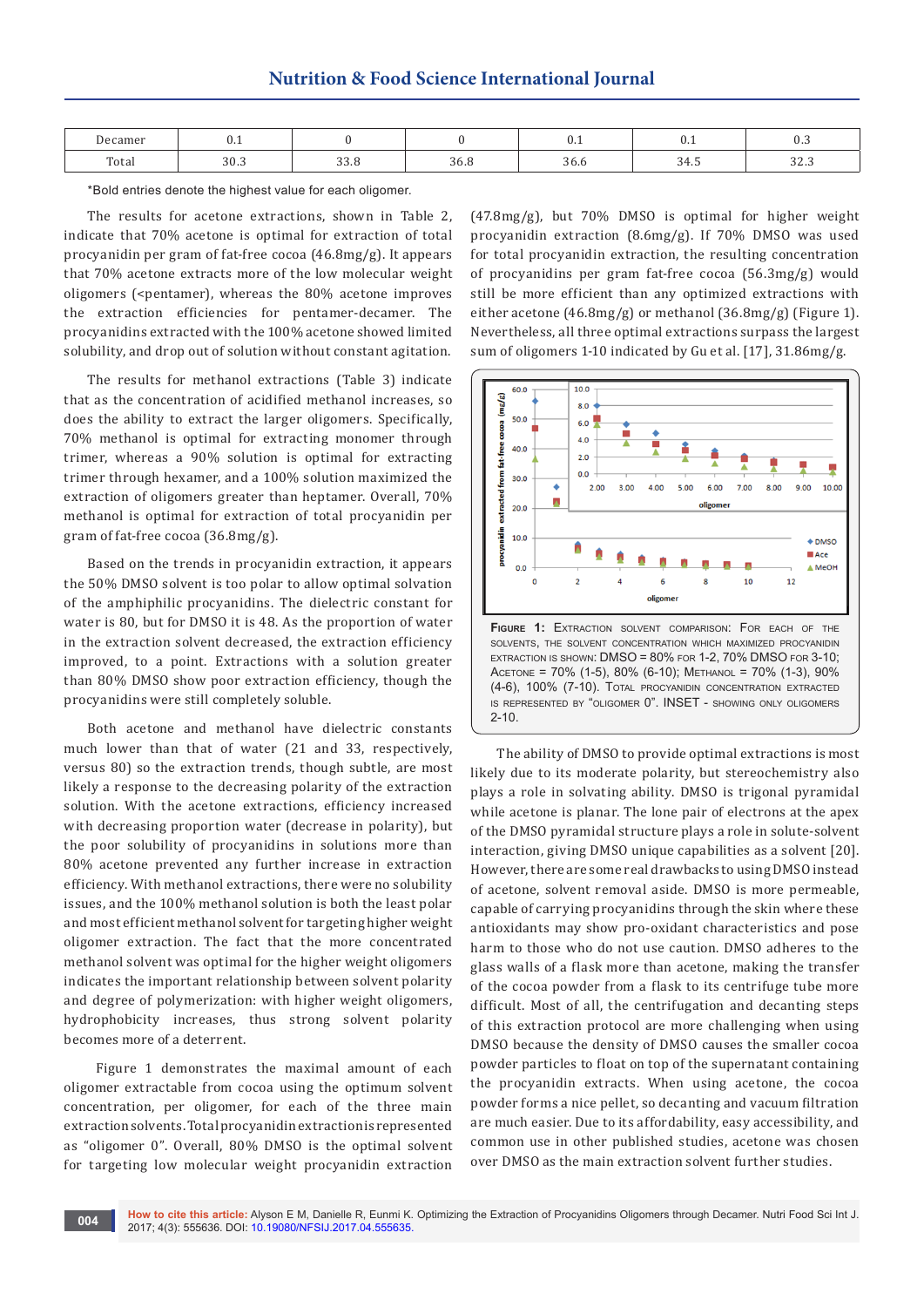The effects of solute: Solvent ratios were assessed, and the resulting concentrations of procyanidin oligomers extracted are shown in Table 4. Values are normalized with respect to the values obtained using 70% acetone and a default ratio of 3g: 10mL. As expected, a smaller solute: solvent ratio results in greater extraction of the procyanidins (Table 4). Simply by increasing the solvent volume by 20% from the default 3g:

10mL ratio, overall extraction increases by 22.6%. Doubling the solvent volume to 20mL increased overall extraction by 29.1%, which is only a 6.5% bump in procyanidins extracted with a 80% bump in solvent volume used. Ultimately this trend shows that increasing the solvent volume may provide only slight gains in procyanidins extracted in exchange for significant waste of solvent resources.

| Table 4: Solute-solvent ratio comparison: concentration of procyanidins extracted (mg/g) using 70% acetone. |  |
|-------------------------------------------------------------------------------------------------------------|--|
|-------------------------------------------------------------------------------------------------------------|--|

|                 | <b>Group A</b><br>3g:<br>10mL (mg/g) | 3g: 8mL<br><b>Group B</b><br>(mg/g) | $3g$ :<br><b>Group C</b><br>12 $mL$ (mg/g) | $3g$ :<br><b>Group E</b><br>5mL<br>(mg/g) | $3g$ :<br><b>Group D</b><br>20mL (mg/g) |
|-----------------|--------------------------------------|-------------------------------------|--------------------------------------------|-------------------------------------------|-----------------------------------------|
| Monomer         | 1.00                                 | 0.96                                | 1.24                                       | 1.42                                      | 1.35                                    |
| Dimer           | 1.00                                 | 0.92                                | 1.21                                       | 1.35                                      | 1.28                                    |
| <b>Trimer</b>   | 1.00                                 | 0.91                                | 1.17                                       | 1.24                                      | 1.29                                    |
| <b>Tetramer</b> | 1.00                                 | 0.95                                | 1.28                                       | 1.27                                      | 1.33                                    |
| Pentamer        | 1.00                                 | 0.90                                | 1.20                                       | 1.18                                      | 1.22                                    |
| Hexamer         | 1.00                                 | 0.83                                | 1.23                                       | 1.16                                      | 1.23                                    |
| Heptamer        | 1.00                                 | 0.8                                 | 1.25                                       | 1.06                                      | 1.16                                    |
| <b>Octamer</b>  | 1.00                                 | 0.78                                | 1.28                                       | 0.98                                      | 1.09                                    |
| Nonamer         | 1.00                                 | 0.77                                | 1.33                                       | 0.89                                      | 1.05                                    |
| <b>Decamer</b>  | 1.00                                 | 0.68                                | 0.79                                       | 0.80                                      | 0.93                                    |
| <b>Total</b>    | 1.00                                 | 0.92                                | 1.23                                       | 1.31                                      | 1.29                                    |

\*Values shown are normalized with respect to 3g : 10 mL ratio.

Conversely, increasing the solute-solvent ratio (decrease in solvent volume) shows only marginal decreases in procyanidin extraction. Decreasing the solvent volume by 20% led to a mere 8.1% loss in total procyanidins extracted per gram of fat-free cocoa. Since a minor decrease in solvent used leads to only minor decrease in procyanidins extracted, this finding has positive implications for conservation of resources. However, the viscosity of the solute-solvent solution becomes problematic when the solvent volume is decreased more than 20%.

There is an obvious and predictable trend between solutesolvent ratio and procyanidin concentration extracted. With a smaller ratio (a larger solvent volume) the solubility of the cocoa particles increases. More solute is exposed to the solvent, and thus more procyanidins can be extracted. While viscosity affects the lower limit of solvent volume used, asymptotic behavior between solvent volume and concentration extracted exposes the upper limit. The increase in concentration of total

procyanidins extracted between the 12mL group and the 15mL group is  $\sim$ 8%, while the difference between the 15mL group and the 20mL group is insignificant, within the margin of error.

The influence of particle size was assessed using three different groups (i.e. <0.99mm; 0.99mm to 1.17mm; and <1.37mm) and the resulting concentrations of procyanidins extracted are detailed in Table 5. Values are shown normalized to the <1.37mm group. As expected, the group with smallest particle size (<0.99mm) had the highest total concentration of procyanidins extracted (49.8mg/g). The >0.99mm to 1.17mm group had the lowest concentration (34.1mg/g) and the <1.37mm group had a concentration in the midrange (46.8mg/g). This order of efficiency does not change whether one is targeting lower molecular weight oligomers or higher molecular weight oligomers: with all three groups, concentration decreases with increasing oligomeric size.

**Table 5:** Solute particle size comparison: concentration of procyanidins extracted (mg/g) using 70% acetone.

| Oligomer        | $< 1.37$ mm | $0.99 - 1.17$ mm | $<0.99$ mm |
|-----------------|-------------|------------------|------------|
| Monomer         |             | 0.75             | 1.09       |
| Dimer           |             | 0.76             | 1.1        |
| <b>Trimer</b>   |             | 0.7              | 1.11       |
| <b>Tetramer</b> |             | 0.68             | 1.06       |
| Pentamer        |             | 0.64             | 1.01       |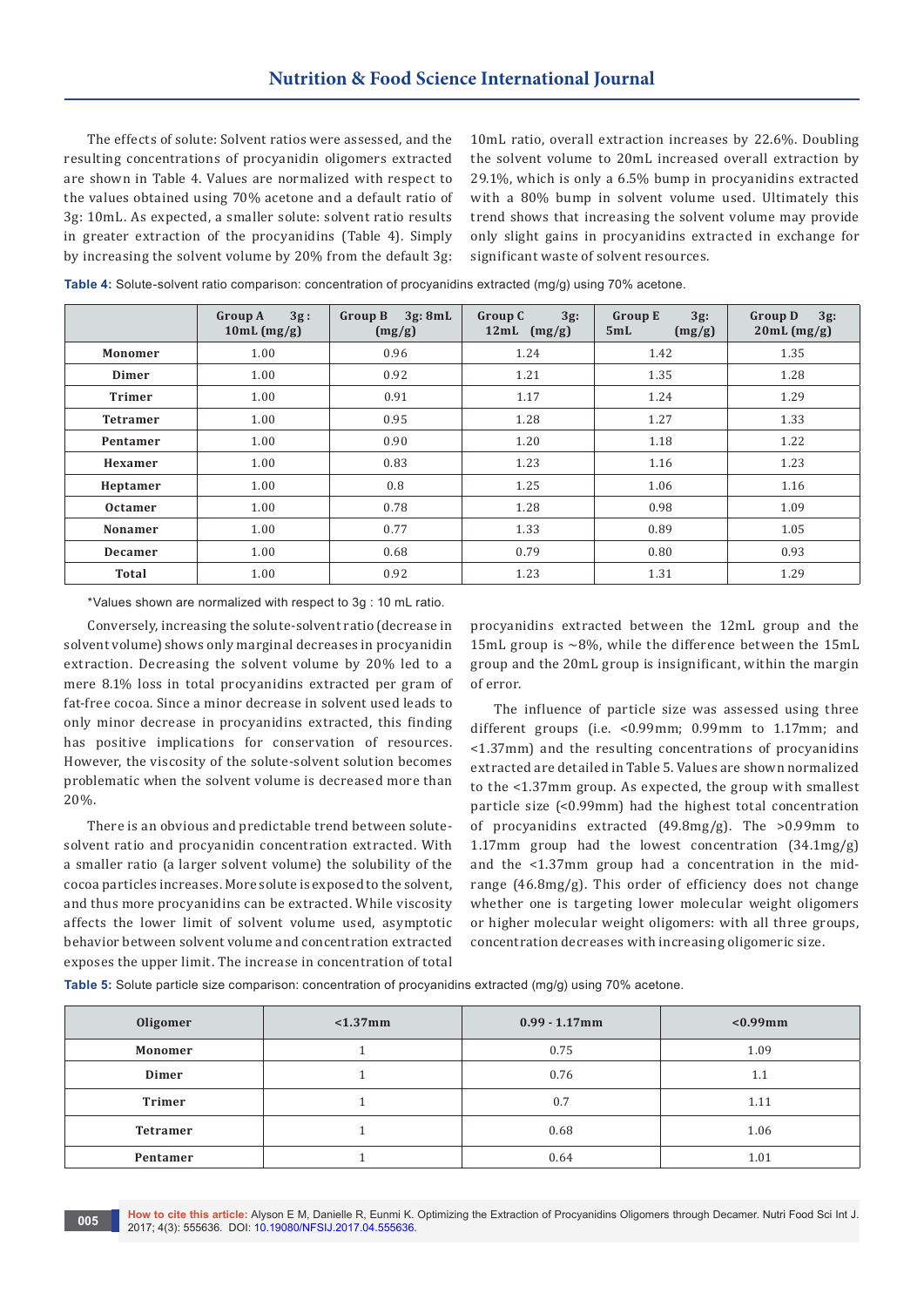| Hexamer  | 0.61 | 0.96 |
|----------|------|------|
| Heptamer | 0.52 | 0.89 |
| Octamer  | 0.45 | 0.81 |
| Nonamer  | 0.36 | 0.69 |
| Decamer  | 0.73 | 1.06 |
| Total    | 0.78 | 1.09 |

\*Values are shown after normalization with respect to default group 1.37mm > 0.1mm.

With a smaller particle size, there is more solute surface area exposed to the extraction solvent, and therefore more solute-solvent interaction. The <1.37 mm group extracts more than the 0.99-1.17mm group because the former consists of all particle sizes smaller than <1.37mm (including those <0.99mm). In the 0.99mm-1.17mm group, small particles (<0.99mm) are not present to increase extraction recovery. Clearly, the smaller particle size provides better salvation potential, and thus more efficient extraction. However, these results illuminate a very important detail. One of the largest challenges of this very study was in obtaining consistent data. These results indicate that even small variations in particle size may have a significant impact on the concentration of procyanidins recovered.

Based on the results of all extraction methods examined, a final, optimized extraction was performed using 70% acetone, solute-solvent ratio 3g: 15mL, and particle size <0.99mm.

Though the oligomer distribution is equivalent, the total concentration of this optimized method (55.2mg/g) surpasses almost all extractions discussed thus far, with the exception of the 3g-20mL subsample, and is within the margin of error of even the optimized 70% and 80% DMSO subsamples (56.3mg/g and 55.7mg/g, respectively). For targeting the lower molecular weight oligomers (<pentamer) the optimized method extracts roughly the same concentrations as 70% DMSO and 80% DMSO, but70% DMSO is significantly more efficient for targeting higher oligomers (pentamer through decamer). If one chooses to forgo the troubles associated with using DMSO, using 70% acetone with the optimal particle size and solute-solvent ratio will result in approximately the same total concentration of procyanidins. Aqueous, acidified 70% acetone is already a popular choice, but this study shows that just by optimizing the solute: solvent ratio and particle size,total procyanidin extraction improves 1.2-fold.

#### **Conclusion**

In conclusion, procyanidin extractions are optimized by using a 70% acetone, a solute: solvent ratio of 3g-15mL and particle size <0.99mm. While using 70% DMSO enables higher concentrations of the higher oligomers, all aspects of using DMSO must be considered, in which case 70% acetone is a highly efficient, suitable substitute that enables essentially the same total concentration of procyanidins extracted.

#### **References**

- 1. [Lea AGH, Arnold GM \(1978\) The phenolics of ciders: Bitterness and](http://onlinelibrary.wiley.com/doi/10.1002/jsfa.2740290512/abstract)  [astringency. Journal of the Science of Food and Agriculture 29\(5\): 478-](http://onlinelibrary.wiley.com/doi/10.1002/jsfa.2740290512/abstract) [483.](http://onlinelibrary.wiley.com/doi/10.1002/jsfa.2740290512/abstract)
- 2. [Ramljak D, Romanczyk LJ, Metheny-Barlow LJ, Thompson N, Knezevic](https://www.ncbi.nlm.nih.gov/pubmed/15827326)  [V, et al. \(2005\) Pentameric procyanidin from Theobroma cacao](https://www.ncbi.nlm.nih.gov/pubmed/15827326)  [selectively inhibits growth of human breast cancer cells. Mol Cancer](https://www.ncbi.nlm.nih.gov/pubmed/15827326)  [Ther 4\(4\): 537-546.](https://www.ncbi.nlm.nih.gov/pubmed/15827326)
- 3. [Kenny TP, Keen CL, Jones P, Kung HJ, Schmitz HH, et al. \(2004\) Cocoa](https://www.ncbi.nlm.nih.gov/pubmed/15337830)  [procyanidins inhibit proliferation and angiogenic signals in human](https://www.ncbi.nlm.nih.gov/pubmed/15337830)  [dermal microvascular endothelial cells following stimulation by low](https://www.ncbi.nlm.nih.gov/pubmed/15337830)[level H2O2. Exp Biol Med \(Maywood\) 229\(8\): 765-771.](https://www.ncbi.nlm.nih.gov/pubmed/15337830)
- 4. [Kondo K, Hirano R, Matsumoto A, Igarashi O, Itakura H \(1996\)](https://www.ncbi.nlm.nih.gov/pubmed/8942794)  [Inhibition of LDL oxidation by cocoa. Lancet 348\(9040\): 1514.](https://www.ncbi.nlm.nih.gov/pubmed/8942794)
- 5. [Keen CL, Holt RR, Oteiza PI, Fraga CG, Schmitz HH \(2005\) Cocoa](https://www.ncbi.nlm.nih.gov/pubmed/15640494)  [antioxidants and cardiovascular health. Am J Clin Nutr 81\(1\):](https://www.ncbi.nlm.nih.gov/pubmed/15640494)  [298S-303S.](https://www.ncbi.nlm.nih.gov/pubmed/15640494)
- 6. Porter LJ (1988) In: The Flavanoids, JB. Harborne (Ed), Chapman and Hall Ltd, New York, USA, pp. 21.
- 7. Haslam E (1998) Practical Polyphenols: From Molecular Recognition and Physiological Action. Cambridge University Press: Cambridge, UK.
- 8. [Hammerstone JF, Chimel MJ \(2001\) An Improved Method For Extracting](https://patentscope.wipo.int/search/en/detail.jsf?docId=WO2001093690)  [Cocoa Procyanidins International Patent WO/2001/093690.](https://patentscope.wipo.int/search/en/detail.jsf?docId=WO2001093690)
- 9. [Kelm MA, Johnson JC, Robbins RJ, Hammerstone JF, Schmitz HH \(2006\)](https://www.ncbi.nlm.nih.gov/pubmed/16506802)  [High-performance liquid chromatography separation and purification](https://www.ncbi.nlm.nih.gov/pubmed/16506802)  of cacao (*Theobroma cacao L.)* [procyanidins according to degree of](https://www.ncbi.nlm.nih.gov/pubmed/16506802)  [polymerization using a diol stationary phase. J Agric Food Chem 54\(5\):](https://www.ncbi.nlm.nih.gov/pubmed/16506802)  [1571-1576.](https://www.ncbi.nlm.nih.gov/pubmed/16506802)
- 10. [Adamson GE, Lazarus SA, Mitchell AE, Prior RL, Cao G, et al. \(1999\)](https://www.ncbi.nlm.nih.gov/pubmed/10552788)  [HPLC method for the quantification of procyanidins in cocoa and](https://www.ncbi.nlm.nih.gov/pubmed/10552788)  [chocolate samples and correlation to total antioxidant capacity. J Agric](https://www.ncbi.nlm.nih.gov/pubmed/10552788)  [Food Chem 47\(10\): 4184-4188.](https://www.ncbi.nlm.nih.gov/pubmed/10552788)
- 11. [Gu L, Kelm M, Hammerstone JF, Beecher G, Cunningham D, et al. \(2002\)](https://www.ncbi.nlm.nih.gov/pubmed/12166971)  [Fractionation of polymeric procyanidins from lowbush blueberry and](https://www.ncbi.nlm.nih.gov/pubmed/12166971)  [quantification of procyanidins in selected foods with an optimized](https://www.ncbi.nlm.nih.gov/pubmed/12166971)  [normal-phase HPLC-MS fluorescent detection method. J Agric Food](https://www.ncbi.nlm.nih.gov/pubmed/12166971)  [Chem 50\(17\): 4852-4860.](https://www.ncbi.nlm.nih.gov/pubmed/12166971)
- 12. [Hammerstone JF, Lazarus SA, Mitchell AE, Rucker R, Schmitz HH](https://www.ncbi.nlm.nih.gov/pubmed/10563922)  [\(1999\) Identification of procyanidins in cocoa \(](https://www.ncbi.nlm.nih.gov/pubmed/10563922)*Theobroma cacao*) [and chocolate using high-performance liquid chromatography/mass](https://www.ncbi.nlm.nih.gov/pubmed/10563922)  [spectrometry. J Agric Food Chem 47\(2\): 490-496.](https://www.ncbi.nlm.nih.gov/pubmed/10563922)
- 13. [Kähkönen MP, Hopia AI, Heinonen M \( 2001\) Berry phenolics and their](https://www.ncbi.nlm.nih.gov/pubmed/11513713)  [antioxidant activity. J Agric Food Chem 49\(8\): 4076-4082.](https://www.ncbi.nlm.nih.gov/pubmed/11513713)
- 14. Heinonen IM, Meyer AS, Frankel EN (1998) Antioxidant Activity of Berry Phenolics on Human Low-Density Lipoprotein and Liposome Oxidation. J Agric Food Chem 46(10): 4107-4112.
- 15. [Kallithraka S, Garcia-Viguera C, Bridle P, Bakker J \(1995\) Survey of](http://onlinelibrary.wiley.com/doi/10.1002/pca.2800060509/abstract)  [solvents for the extraction of grape seed phenolics. Phytochemical](http://onlinelibrary.wiley.com/doi/10.1002/pca.2800060509/abstract)  [Analysis 6\(5\): 265-267.](http://onlinelibrary.wiley.com/doi/10.1002/pca.2800060509/abstract)